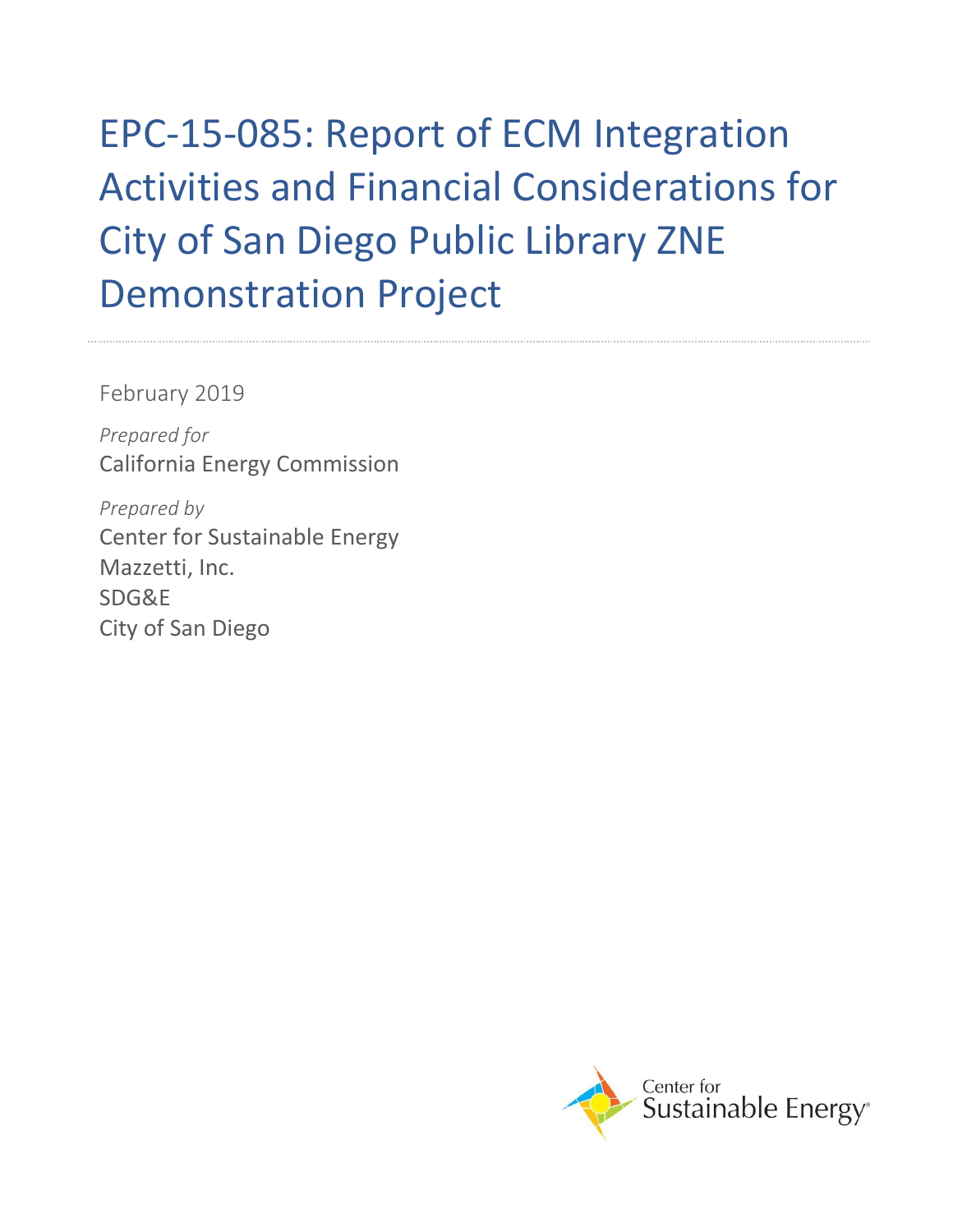## Contents

| $\mathbf{L}$ |                                                                                       |  |
|--------------|---------------------------------------------------------------------------------------|--|
| Ш.           |                                                                                       |  |
|              |                                                                                       |  |
|              |                                                                                       |  |
|              |                                                                                       |  |
|              |                                                                                       |  |
|              |                                                                                       |  |
|              |                                                                                       |  |
|              |                                                                                       |  |
|              |                                                                                       |  |
| III.         |                                                                                       |  |
| IV.          |                                                                                       |  |
| V.           | Demand Response, Distributed Energy Resource Programs, and Other Utility Programs  11 |  |
| VI.          |                                                                                       |  |

## **Tables**

## Figures

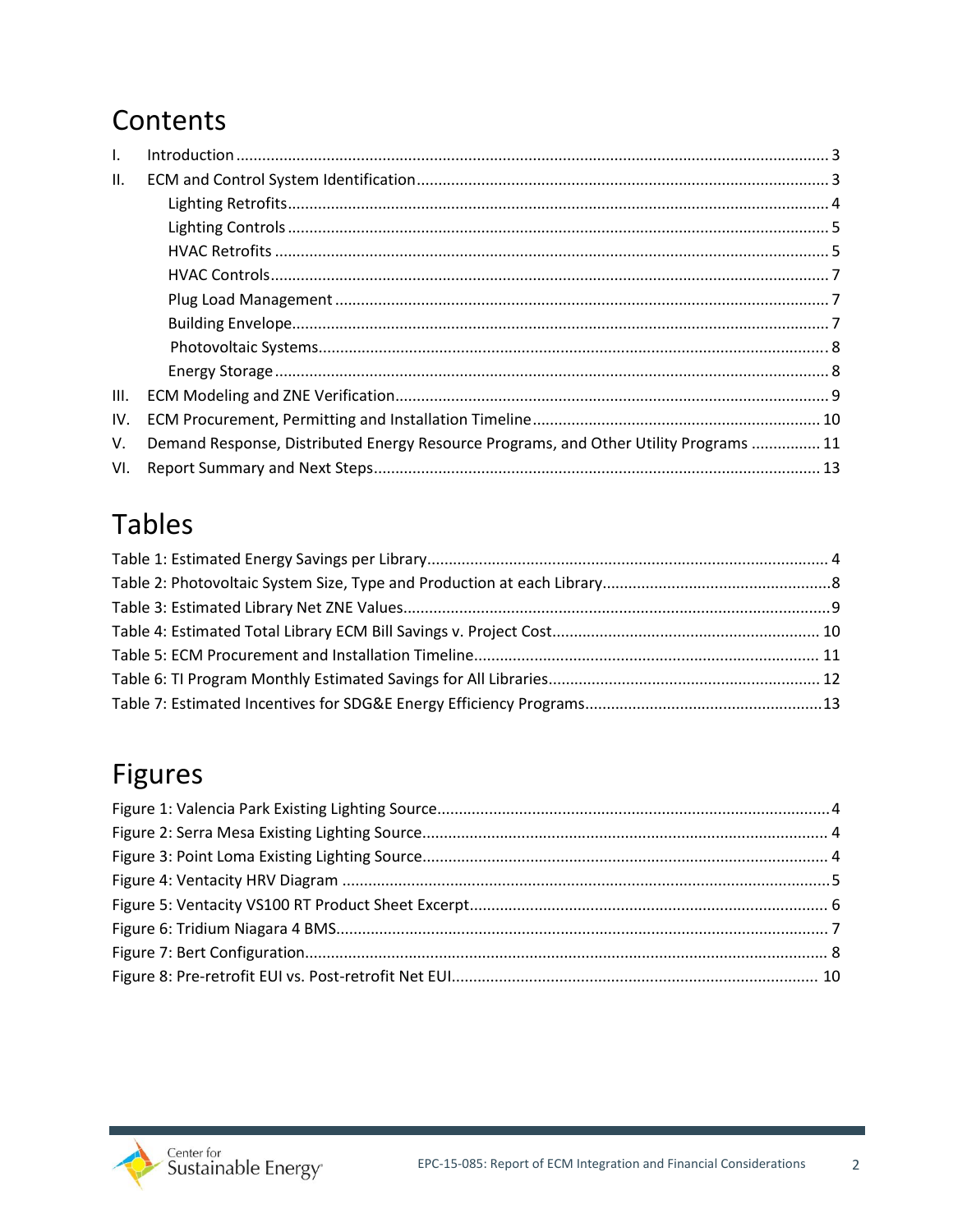## <span id="page-2-0"></span>I. Introduction

The Center for Sustainable Energy (CSE), Mazzetti Inc. (Mazzetti), San Diego Gas & Electric (SDG&E) and City of San Diego (City) developed this *Report of ECM Integration Activities and Financial Considerations* for three City of San Diego public libraries (Serra Mesa-Kearny Mesa, Valencia Park/Malcolm X, and Point Loma/Hervey) as part of the California Energy Commission (Energy Commission) Electric Program Investment Charge<sup>1</sup> demonstration project, EPC-15-085. This project is a demonstration of cost-effective zero net energy (ZNE) and integrated demand-side management strategies that are referred to throughout this report as energy conservation measures (ECMs). ECMs proposed in this report will be installed in all three existing libraries with the goal of achieving ZNE or near-ZNE when coupled with existing photovoltaic (PV) systems. Specifically, this report presents the Energy Commission and the City with ECMs and control systems identified to be installed, an overview of estimated energy and cost savings, anticipated ZNE-results, an installation timeline, permits that need to be secured and an assessment of participation in available demand response and distributed energy resource programs.

## <span id="page-2-1"></span>II. ECM and Control System Identification

A design evaluation of each library was conducted from December 2018 to February 2019 by Mazzetti. At each library, significant opportunities based on a baseline analysis<sup>2</sup> were found to reduce energy consumption, to improve occupant comfort, to reduce building maintenance and to extend equipment life. **Total energy consumption could be reduced by as much as 20% per building, resulting in cumulative energy cost savings of more than \$60,000 per year.** The ECMs identified include,

- Retrofitting lighting systems and adding controls,
- Replacing existing select HVAC equipment with new high-efficiency units,
- Upgrading building management systems (BMS) to enable smart building control strategies,
- Optimizing plug loads and securing the building envelope with window film, and;
- Weather stripping where currently needed.

Additionally, existing photovoltaic systems were accounted for as existing ECMs and energy storage options were evaluated. Across all three libraries these measures are estimated to save a total of 237,983kWh/year which is equivalent to  $\sim$ 168 metric tons of carbon dioxide (CO<sub>2</sub>) or  $\sim$ 20 homes' electricity use for one year. Estimated energy savings for each library are shown in Table 1 and described in each measure-specific subsection.

<sup>2</sup> *EPC-15-085: Building Energy Baseline & Modeling Report for City of San Diego Public Library ZNE Demonstration Project.* October 2018. Center for Sustainable Energy.



<sup>1</sup> *Electric Program Investment Charge*. California Energy Commission[. https://www.energy.ca.gov/research/epic/](https://www.energy.ca.gov/research/epic/)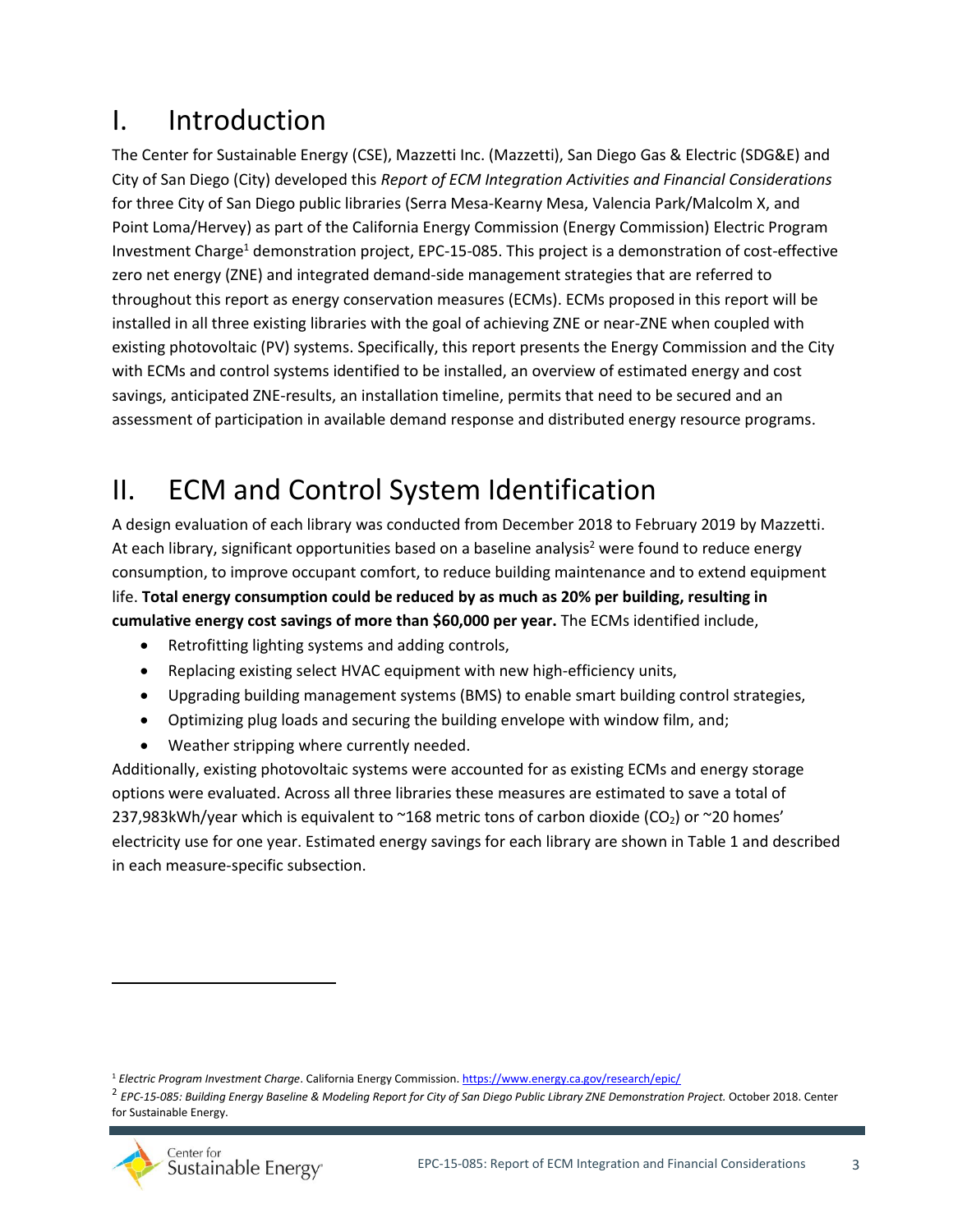| <b>Library</b> | Measure              | <b>Demand</b><br><b>Savings</b><br>(kW) | <b>Electricity</b><br><b>Savings</b><br>(kWh/yr.) | <b>Natural Gas</b><br><b>Savings</b><br>(Therms/yr.) | <b>Total Energy</b><br><b>Savings</b><br>(kBtu/yr.) |
|----------------|----------------------|-----------------------------------------|---------------------------------------------------|------------------------------------------------------|-----------------------------------------------------|
| Serra Mesa     | ECM 1-3, 5, 6        | 23                                      | 38,687                                            | -542                                                 | 77,805                                              |
| Valencia Park  | <b>ECM 1-7</b>       | 41                                      | 84,272                                            | $-39$                                                | 283,648                                             |
| Point Loma     | ECM 1-3, 5, 6        | 42                                      | 115,024                                           | $-442$                                               | 348,278                                             |
|                | <b>TOTAL FOR ALL</b> | 106                                     | 237,983                                           | $-1,023$                                             | 709,731                                             |

### **Table 1: Estimated Energy Savings per Library (kWh, Therms, kBtu)**

### <span id="page-3-0"></span>Lighting Retrofits (ECM-1)

At each library, lighting retrofits will be completed with one of the following three strategies to replace existing luminaires,

- Install LED retrofit lamps in existing luminaires,
- Install LED retrofit kits, replacing the internal lighting components within an existing housing, and;
- Replace existing luminaires in a one-for-one replacement, with new LED luminaires at existing lamp locations.

Based on these three strategies, existing non-LED sources will be replaced with LED sources to **reduce each library's total connected load (TCL) by approximately 20,000‒30,000 watts or about 64‒67% from baseline.** These retrofits will also provide consistent color through the libraries. In addition to replacing non-LED sources, the replacement of linear pendants with new luminaires in the bookstack areas will be completed at Valencia Park/Malcolm X to not only decrease energy use but also to increase uniformity and vertical brightness within the stack areas (Figure 1). At Serra Mesa-Kearny Mesa, there are opportunities to maintain the aesthetic of existing luminaires with simple lamp replacements and for new linear pendants used in some areas (Figure 2). Lastly, at Point Loma/Hervey, approximately 10,000 watts will be saved through the replacement of old 2x2 troffers with fixtures that will improve the visual quality of working areas (Figure 3).



**Lighting Source**

### **Figure 2: Serra Mesa Existing Lighting Source**

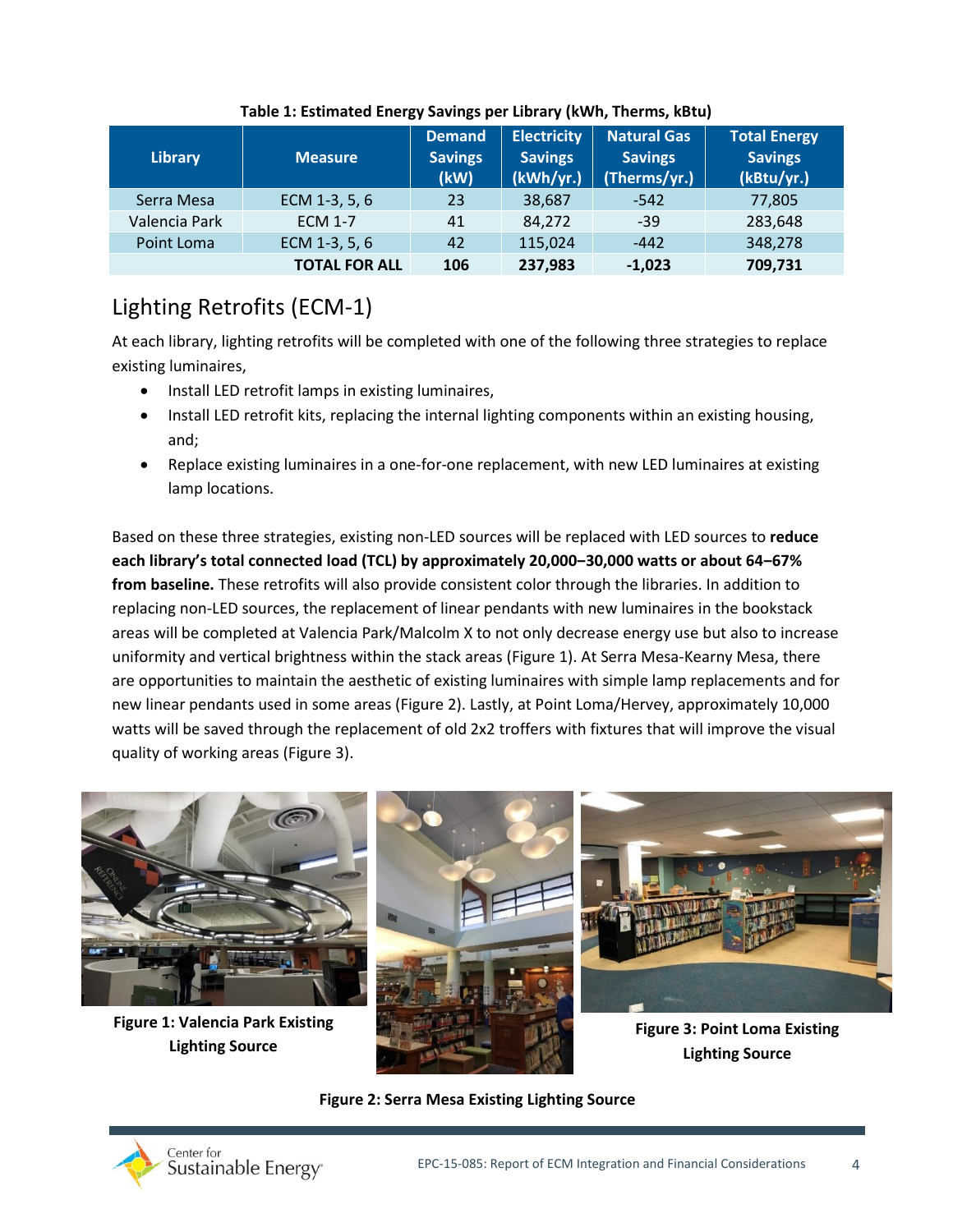### Lighting Controls (ECM-2)

Lighting control systems will be installed based on each library's need. The existing programmable lighting control panels (PLCP) at each library will be replaced with new digital control systems that provide additional layers of efficiency, including BMS interface, daylight harvesting, and demand-side management capabilities. The working condition of all existing lighting control devices, occupancy sensors and daylight sensors will be verified by lighting contractors and replaced if any are found to be not working properly. In addition, automatic shut-off devices such as occupancy sensors or timer switches will be verified to be in proper working order in all discrete spaces including restrooms, private and open offices, utility and storage closets and back-of-house corridors. Low-voltage control stations will also be installed to provide local control for library staff, however, the City will make the final determination if building-level control will be implemented or if they will retain centralized control through a City database.

### HVAC Retrofits (ECM-3 & 4)

### **Replace RTU or AHU and Implement CO<sup>2</sup> Demand-Controlled Ventilation (ECM-3)**

Serra Mesa-Kearny Mesa and Valencia Park/Malcolm X will benefit from replacing a select rooftop unit (RTU), and Point Loma/Hervey an air handler unit (AHU), with new high-efficiency units. They are all stand-alone units that serve the library community/multipurpose rooms at Serra Mesa-Kearny Mesa and Point Loma/Hervey and the Teen Tech Center at Valencia Park/Malcolm X. The new units integrate into a Tridium Niagara 4 BMS (see HVAC Controls ECM-5) to allow smarter, more optimal temperature and fan speed control based on zone demand and occupancy (i.e. people in the room). Fan speed control based on occupancy is called demand-controlled ventilation (DCV). With a controllable variable speed fan on the RTU or AHU, a building automation system (BAS) will be able to optimize the ventilation to the space based on occupancy via an indoor carbon dioxide (CO<sub>2</sub>) sensor in each zone. When the space is empty or at its minimum occupancy, the  $CO<sub>2</sub>$  level in the space will drop and the sensor will tell the RTU or AHU to reduce ventilation.

#### <span id="page-4-0"></span>**Install Ventacity Heat Recovery Ventilator (ECM-4)**

At Valencia Park/Malcolm X-only an ultraefficient Ventacity VS100RT Smart Ventilation™ Management System heat recovery ventilator (HRV) and dedicated outdoor air system (DOAS) will be installed (Figures 4, and 5). This system will be an emerging technology solution and was recommended by way of SDG&E's Emerging Technologies Program, which supports increased energy efficiency market demand and technology supply by contributing to the development and deployment of new and under-utilized energy efficiency measures **Figure 4: Ventacity HRV Diagram**



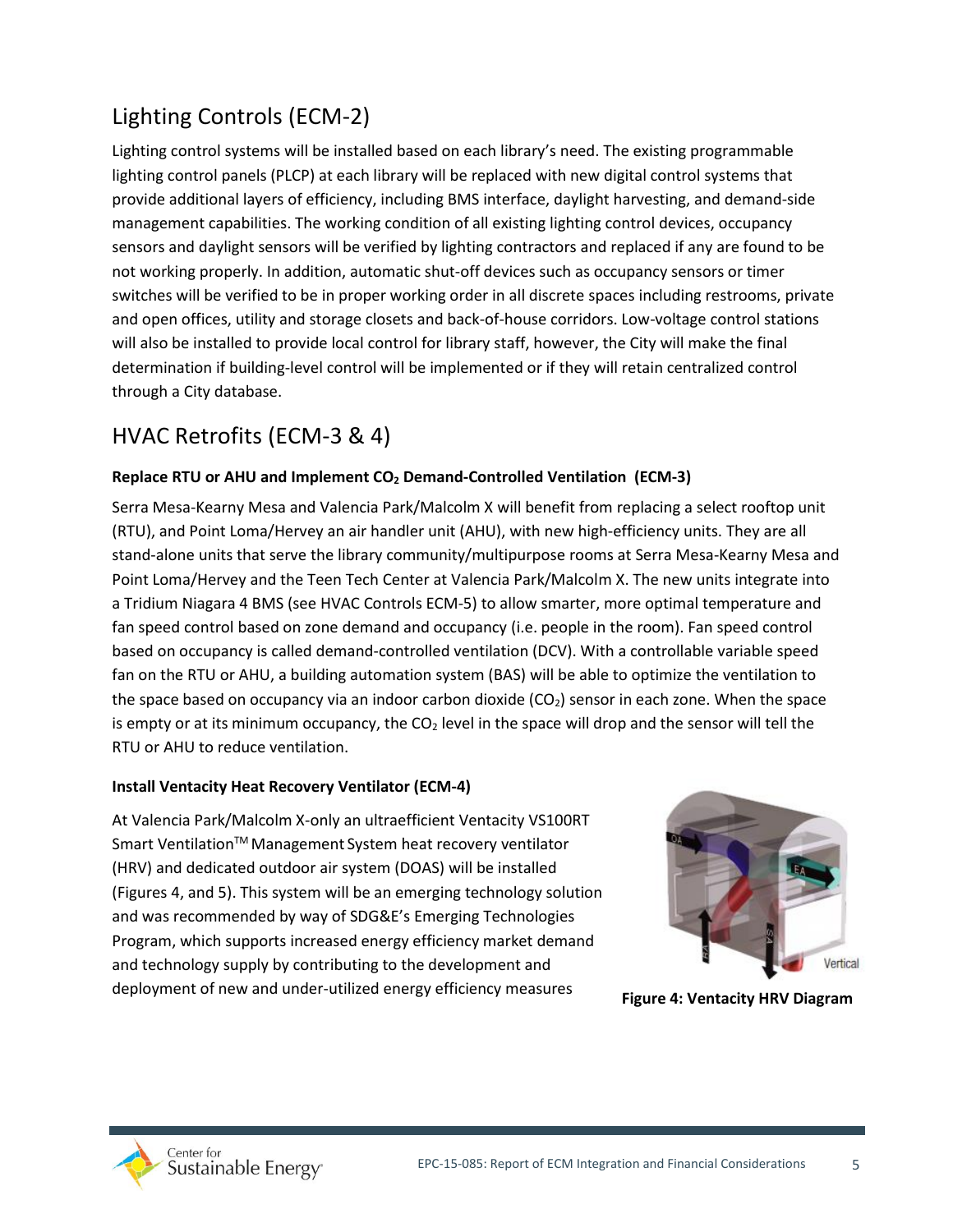(i.e., technologies, practices, and tools). $3$  This system is designed to continuously improve building health and indoor air quality, while minimizing building energy usage by reducing strain on the chiller that serves Valencia Park/Malcolm X's multipurpose room. The unit includes an aluminum counterflow heat exchanger that facilitates a transfer of 82-93% of the heat between fresh and exhaust air streams. This system is capable of preheating or precooling the outside air before it is conditioned and supplied to the space. The heat recovery efficiency feature will save a significant **a**mount of cooling and heating energy in this building. The unit also includes an electronically commutated motor that allows for variable fan speed control. The unit will be installed in conjunction with the RTU and the existing chiller serving the multipurpose room and will reduce the cooling and heating capacity of this unit by ~10% by providing an airside economizer-like benefit. Unit accessories include room and duct  $CO<sub>2</sub>$  sensors, a relative humidity sensor, a volatile organic compound (VOC) sensor and a smart building gateway. These sensors and controls will allow integration into the BAS and enable demand-controlled ventilation while monitoring and optimizing the indoor air quality of the space.



#### **Figure 5: Ventacity VS100 RT Product Sheet Excerpt**

3 Fact Sheet: Energy Efficiency Statewide Emerging Technologies Program. (2013). California Public Utilities Commission. <http://www.cpuc.ca.gov/WorkArea/DownloadAsset.aspx?id=5415>

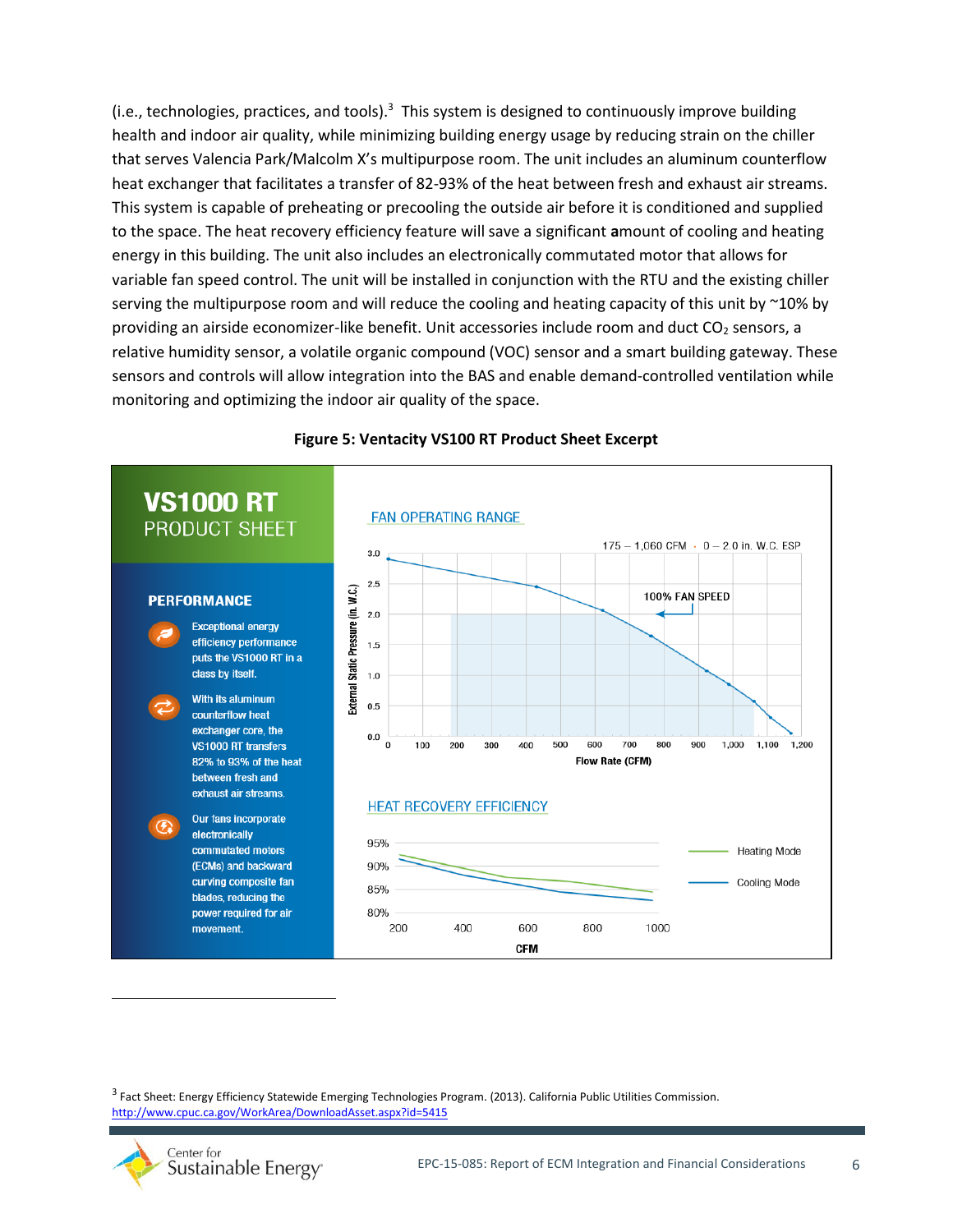### HVAC Controls (ECM-5)

A Tridium Niagara N4 BMS (Figure 6) will be installed at each library. The control system will include a supervisory-level control front-end system to be installed on a centralized City server along with a JACE with BACnet drivers to connect to the BACnet BAS as well as an additional LON driver to communicate to the existing Trane controls (installed previously by the project to collect building baseline data). The BMS license will include up to 25 controllers that enable all



**Figure 6: Tridium Niagara 4** 

existing devices to tie in as well as allow new devices to be integrated into the system. The Tridium BMS **BMS**will provide central access for the City to control the buildings, along with improved analytics to assist in active commissioning of each library. The system will control all existing HVAC equipment as well as integrate with an existing lighting control system and any other BACnet ready devices. The BMS upgrade will reveal additional control strategy opportunities for each building as well. Control sequences, such as equipment scheduling and occupancy control, as well as supply air temperature (SAT) setpoint reset based on outside air temperature can be programmed into the BMS. When implemented, these control sequences will optimize the performance of the HVAC equipment and reduce the energy consumption of the building.

### Plug Load Management (ECM-6)

Another recommended emerging technology solution from SDG&E's Emerging Technologies Program is from Bert was identified to manage and control the energy consumption of plug load devices at all libraries. Their BertBrain smart plugs will be installed between the power cable for devices and the wall receptacle and connect to the facility Wi-Fi network to integrate to the Tridium Niagara N4 BMS (Figure 7). This allows each library's plug load devices such as copiers, printers, kitchen appliances, vending machines, coffee makers, water coolers/heaters and small air conditioners or fans to be controlled centrally by the City. The smart plugs have the capability to collect and store real-time interval energy use and space temperature data for each device installed. There will be seven devices installed at Serra Mesa-Kearny Mesa, eight at Valencia Park/Malcolm X and nine at Point Loma/Hervey.

### Building Envelope (ECM-7)

Valencia Park/Malcolm X features a large cylindrical glass window with two glass doors leading to an exterior space that contains a fountain within the building's footprint. This glass cylinder is responsible for a large solar heat gain during the day, and a half-inch gap was found along the perimeter of the doors resulting in air infiltration and heat loss. Window film to reduce solar heat load and improve occupant comfort will be installed as well as weather stripping along the perimeter of the door to mitigate air infiltration.

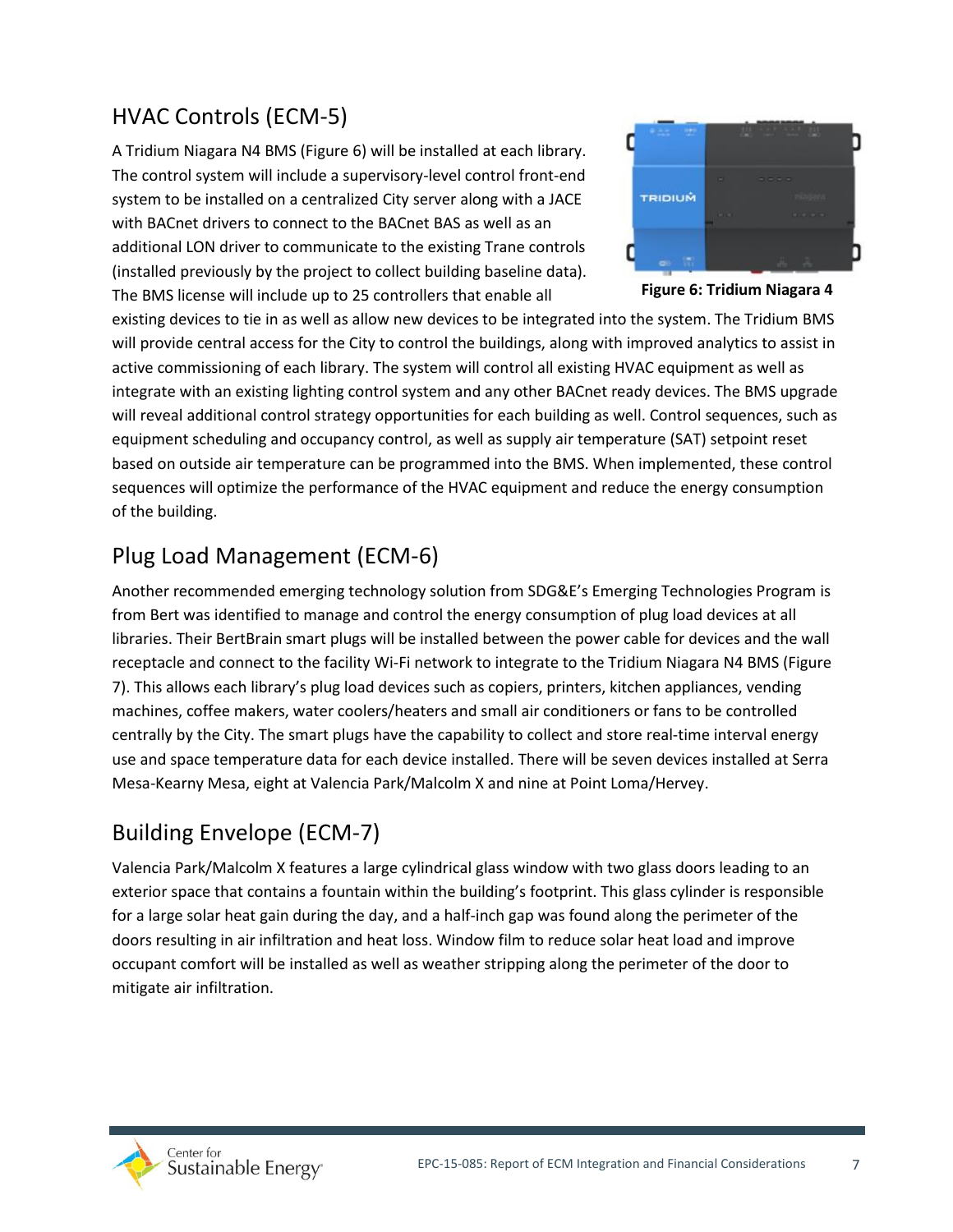#### **Figure 7: Bert Configuration**



### Photovoltaic Systems

As discussed previously in the *Building Energy Baseline and Modeling Report,* photovoltaic (PV) system sizing and installation are typically performed after energy efficiency improvements are made to buildings. However, the City's agreement with a power purchase agreement (PPA) provider accelerated the timeline for design and installation of these systems before ECMs could be installed. The technical specifications for each system are present in Table 2. ECM identification and ZNE performance estimates were completed taking existing PV systems into account.

| <b>Library</b> | <b>PV System</b><br><b>Capacity</b><br>(kW-DC) | <b>Mounting Type</b> | <b>Estimated Annual</b><br><b>PV Production</b><br>(kWh-AC) | <b>Estimated</b><br><b>Annual Offset</b><br>(% of pre-retrofit<br>kWh) | <b>Estimated</b><br><b>Annual Offset</b><br>(% of post-<br>retrofit kWh) |
|----------------|------------------------------------------------|----------------------|-------------------------------------------------------------|------------------------------------------------------------------------|--------------------------------------------------------------------------|
| Serra Mesa     | 138.69 kW                                      | Ground (Carport)     | 204,014 kWh                                                 | 78%                                                                    | 91%                                                                      |
| Valencia Park  | 138.69 kW                                      | Ground (Carport)     | 230,283 kWh                                                 | 74%                                                                    | 101%                                                                     |
| Point Loma     | 84.42 kW                                       | Roof                 | 129,699 kWh                                                 | 32%                                                                    | 45%                                                                      |

#### **Table 2: Photovoltaic System Size, Type and Production at Each Library**

### Energy Storage

Energy storage was determined as infeasible for this project due to budget, time and an existing initiative for energy storage procurement and installation at City of San Diego buildings. CSE investigated the possibility of a power efficiency agreement and other financing options for energy storage that

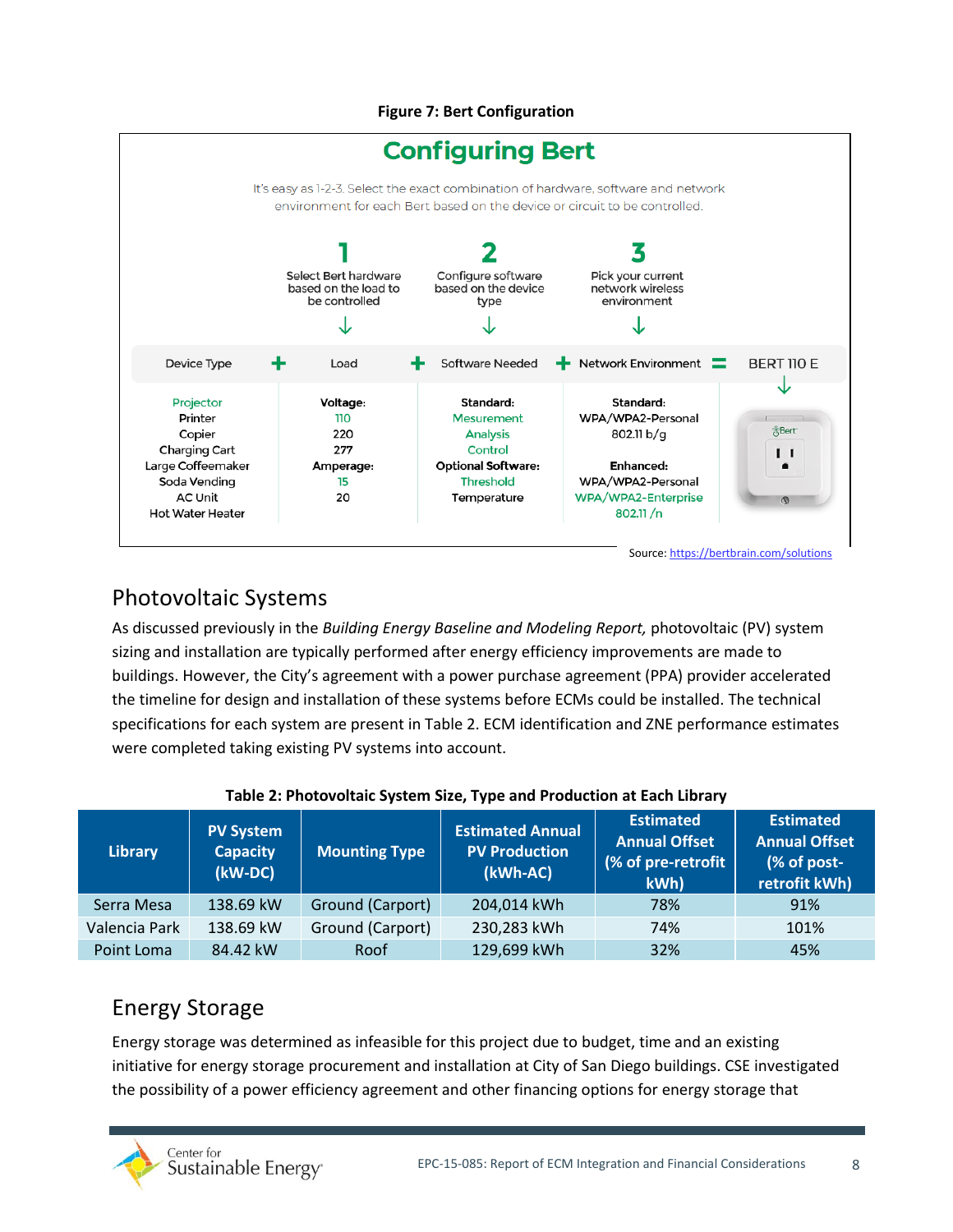would be at no upfront cost to the City. However, batteries were estimated to take about six months to procure and ship, and the City was already in process of securing approved energy storage vendors for future installation at to-be-determined City buildings that would not be completed by the installation on ECMs for this project. However, CSE will later provide an energy storage analysis for each library in Energy Toolbase™ to the City of San Diego.

## <span id="page-8-0"></span>III. ECM Modeling and ZNE Verification

The purpose of implementing ECMs is to reduce the energy consumption of the building to a level that achieves ZNE or near-ZNE based on the Energy Commission definition of a ZNE building,<sup>4</sup> also known as ZNE Time-Dependent Valuation (TDV) definition. In addition, "ZNE Site" and "ZNE Source" definitions<sup>5</sup> were evaluated to enable comparison to other ZNE projects who use these industry metrics. Using calibrated EnergyPro Models and typical metrological year (TMY) weather data, post-retrofit (after ECMs are installed) energy consumption values were estimated for each library to see if ZNE is achievable for TDV, Site and Source ZNE targets. If the ZNE net value is near or less than or equal to zero, then ZNE or near-ZNE will be achieved. Results are detailed in Table 3.

| <b>ZNE Value</b>        | <b>Serra Mesa</b> | <b>Valencia Park</b> | <b>Point Loma</b> |
|-------------------------|-------------------|----------------------|-------------------|
| TDV ( $kBtu/ft^2/yr.$ ) | 62                | 29                   | 178               |
| Site (kBtu/yr.)         | 291,100           | 159,661              | 734.938           |
| Source (kBtu/yr.)       | 367,803           | 80,886               | 1,915,877         |
| Electric Only (kWh)     | 19,555            | $-3,245$             | 159,621           |

**Table 3: Estimated Library Net ZNE Values (Post-Retrofit Consumption Minus PV Generation)**

All three libraries will be near-ZNE, but Valencia Park/Malcolm X will be closest to achieving all ZNE definitions. A few modeling assumptions of note were to reduce the lighting power density in each library by 5% to account for the reduced lighting power resulting from dimming in daylit areas, but this will be further refined and may increase energy savings. Also, the City of San Diego separately from this project will be upgrading the existing 90-ton rotary liquid chiller at Point Loma with a 70-ton air cooled scroll chiller in 2019. This improvement was incorporated into net ZNE calculations and modeling. Another important indicator, energy use intensity (EUI) is used frequently for comparison to other energy-efficient buildings. Pre-retrofit EUIs and post-retrofit net EUIs (PV generation accounted for) for each library are detailed in Figure 8.

<sup>&</sup>lt;sup>5</sup> New Buildings Institute. 2013. ZNE Definitions and Key Considerations[. https://gettingtozeroforum.org/wp](https://gettingtozeroforum.org/wp-content/uploads/sites/2/2017/08/ZNE_Definitions.pdf)[content/uploads/sites/2/2017/08/ZNE\\_Definitions.pdf](https://gettingtozeroforum.org/wp-content/uploads/sites/2/2017/08/ZNE_Definitions.pdf)



<sup>4</sup> California Energy Commission. 2015. Reducing Costs for Communities and Businesses through Integrated Demand-side management and Zero Net Energy Demonstrations. GFO-15-308, page 3[. http://www.energy.ca.gov/contracts/GFO-15-308/01\\_Application\\_Manual\\_GFO-15-](http://www.energy.ca.gov/contracts/GFO-15-308/01_Application_Manual_GFO-15-308_2015-11-02.docx) [308\\_2015-11-02.docx](http://www.energy.ca.gov/contracts/GFO-15-308/01_Application_Manual_GFO-15-308_2015-11-02.docx)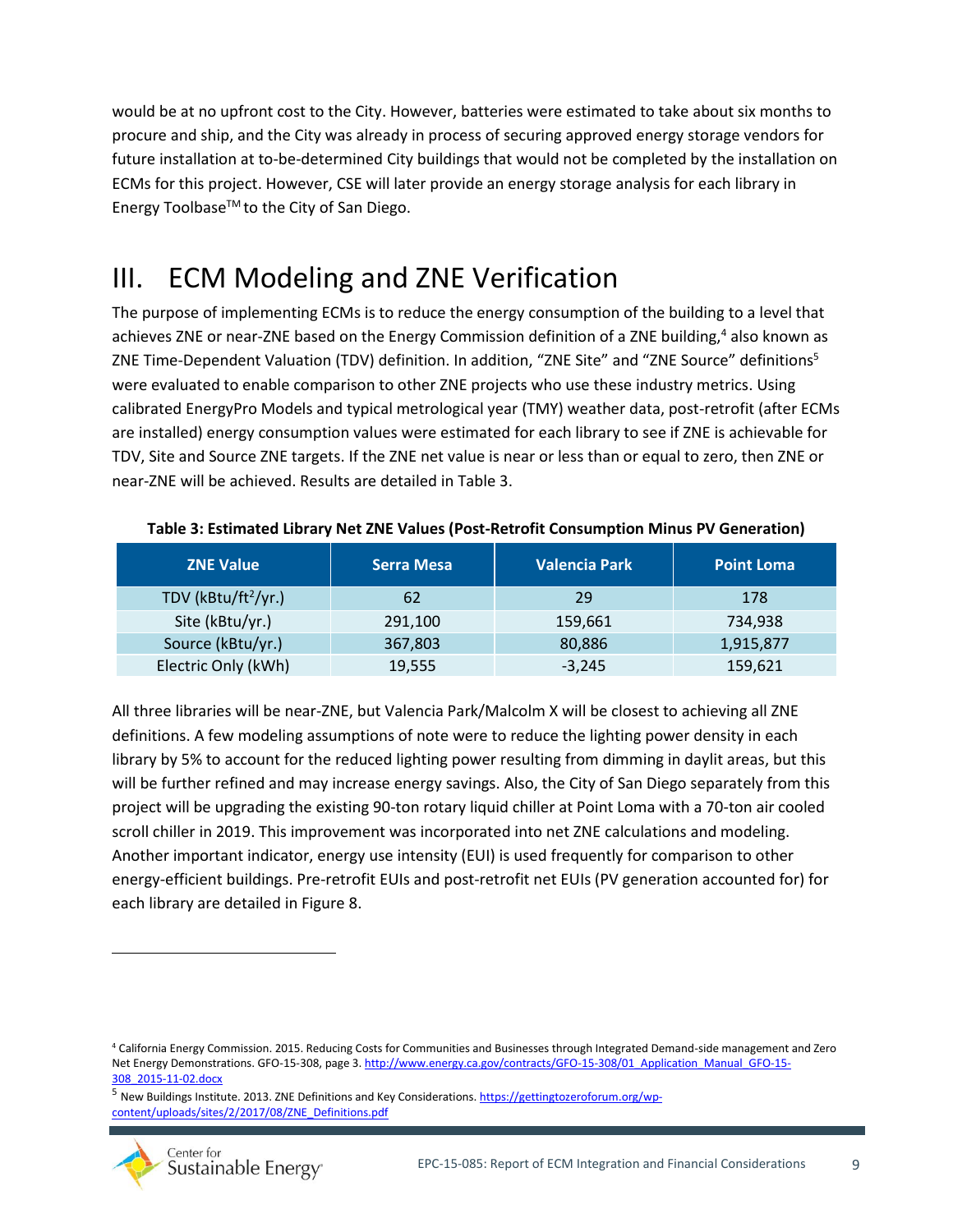

**Figure 8: Pre-retrofit EUI vs. Post-retrofit Net EUI** 

## <span id="page-9-0"></span>IV. ECM Procurement, Permitting and Installation Timeline

The estimated cost for each proposed ECM was calculated by Mazzetti using subcontractor bids that included the cost for procurement, labor and construction management. ECM costs and bill savings are listed in Table 4. Costs for permit fees were estimated separately using the City of San Diego Development Services fee schedules<sup>6</sup> and are expected to total \$34,800 for all library retrofits (Serra Mesa = \$13,000, Valencia Park = \$9,800, Point Loma = \$12,000).

| <b>Library</b> | <b>Measure</b>       | <b>Electricity</b><br><b>Savings</b><br>(S/yr.) | <b>Natural</b><br>Gas<br><b>Savings</b><br>$($ \$/yr. $)$ | <b>Total</b><br><b>Energy</b><br><b>Savings</b><br>(5/yr.) | Project<br><b>Cost</b><br>(5) | <b>Simple</b><br><b>Payback</b><br>(yrs.) |
|----------------|----------------------|-------------------------------------------------|-----------------------------------------------------------|------------------------------------------------------------|-------------------------------|-------------------------------------------|
| Serra Mesa     | ECM 1-3, 5, 6        | \$9,672                                         | $-5430$                                                   | \$9,242                                                    | \$383,424                     | 41.5                                      |
| Valencia Park  | <b>ECM 1-7</b>       | \$23,091                                        | $-531$                                                    | \$23,060                                                   | \$783,796                     | 34.0                                      |
| Point Loma     | ECM 1-3, 5, 6        | \$31,517                                        | $-5351$                                                   | \$31,166                                                   | \$573,601                     | 18.4                                      |
|                | <b>TOTAL FOR ALL</b> | \$64,280                                        | $-5812$                                                   | \$63,468                                                   | \$1,740,821                   | 27.4                                      |

#### **Table 4: Estimated Total Library ECM Bill Savings vs. Project Cost**

<sup>6</sup>*Fees*. City of San Diego Development Services[. https://www.sandiego.gov/development-services/fees](https://www.sandiego.gov/development-services/fees)

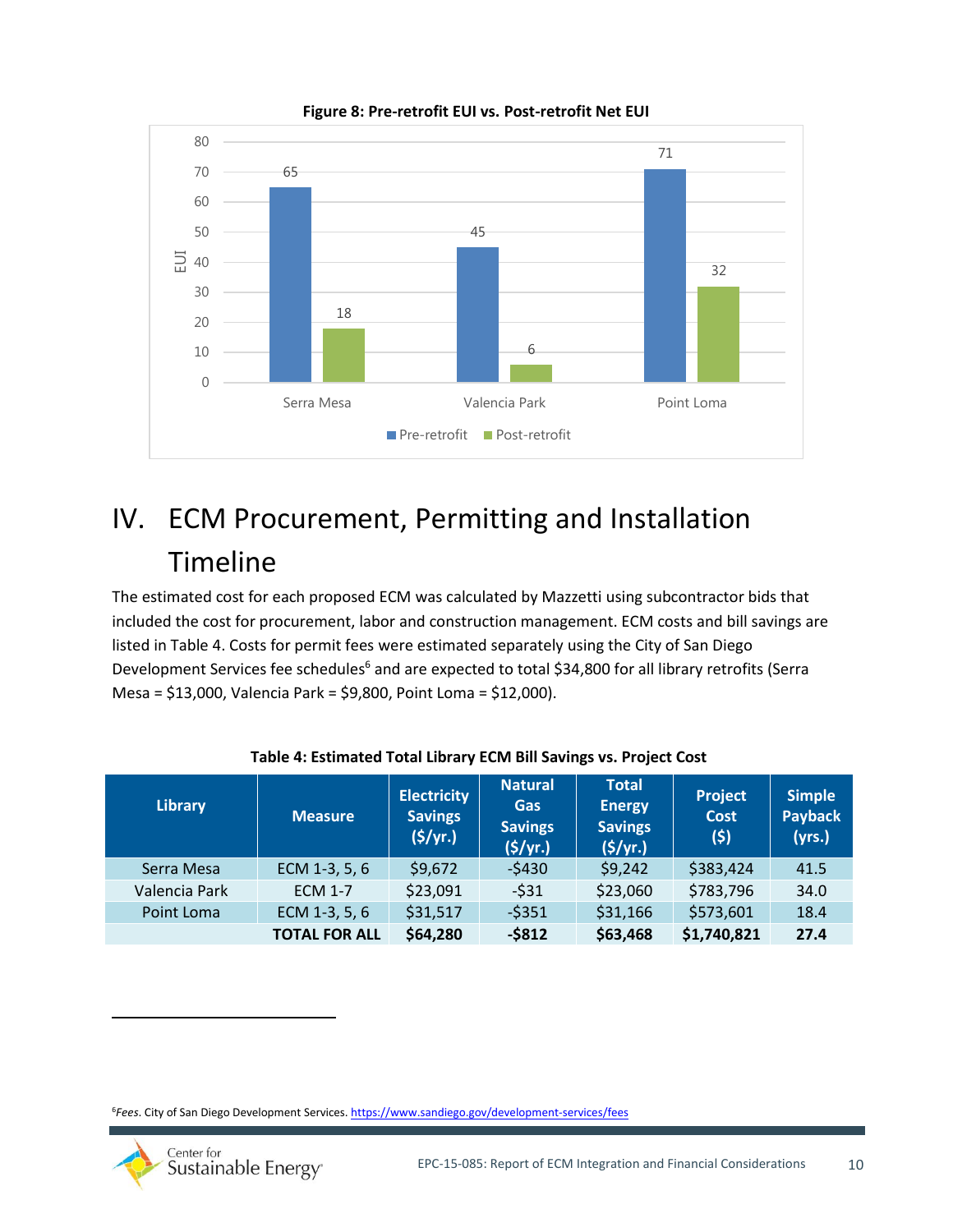ECMs are estimated to be procured in April and May 2019 and installed from May to July 2019. Procurement and installation timelines by ECM are shown in Table 5.

| <b>ECM</b> | <b>Procurement</b><br><b>Timeline</b><br>(weeks) | <b>Installation</b><br><b>Timeline</b><br>(weeks) | <b>Other Details</b>                                |
|------------|--------------------------------------------------|---------------------------------------------------|-----------------------------------------------------|
| ECM-1      |                                                  | $8 - 12$                                          | Includes final inspection and commissioning         |
|            |                                                  |                                                   | Additional 5-7 weeks needed for contract            |
| $FCM-2$    | $2 - 3$                                          | $2 - 3$                                           | Includes integration and programming                |
| ECM-3      | 3                                                | 8                                                 | Includes integration, programming and commissioning |
| ECM-4      | $4-6$                                            | $5 - 7$                                           | Includes demolition, programming and commissioning  |
| ECM-5      | $2 - 3$                                          | $\overline{A}$                                    | Includes integration and programming                |
| ECM-6      | $2 - 3$                                          | $2 - 3$                                           | Includes preprogramming and integration             |
| ECM-7      | $1 - 2$                                          | $1 - 2$                                           | <b>None</b>                                         |

**Table 5: ECM Procurement and Installation Timeline**

## <span id="page-10-0"></span>V. Demand Response, Distributed Energy Resource, and Other Utility Programs

The libraries are located within SDG&E territory, which offers several commercial demand response and distributed energy resource programs, the most applicable being the *Technology* Incentives (TI) Program.<sup>7</sup> As part of the program, participants receive a first year-only payout of 60% upfront and the remaining 40% is paid after a year when savings are verified. Participation in the TI program will require the libraries to sign up for one of the three available commercial demand response programs for at least three calendar years. SDG&E was able to provide one-time payout estimates calculated by month based on the pre-retrofit demand of each library. They are provided in Table 6. However, each library's eligibility for demand response programs is still under consideration since these buildings are designated as "Cool Zones."<sup>8</sup> Cool Zones are public places for senior citizens, people with special needs and the public to escape mid-day summer heat from about May to October each year. Library eligibility is possibly limited since electricity may not be able to be reduced enough during peak grid days due to their requirement of maintaining a cool building.

<sup>&</sup>lt;sup>8</sup> Cool Zones. San Diego Gas and Electric.<https://www.sdge.com/tools/summer/coolzones>



<sup>7</sup> *Save on Upgrades with the Technology Incentives Program.* San Diego Gas and Electric[. https://www.sdge.com/businesses/savings](https://www.sdge.com/businesses/savings-center/energy-management-programs/demand-response/technology-incentives)[center/energy-management-programs/demand-response/technology-incentives](https://www.sdge.com/businesses/savings-center/energy-management-programs/demand-response/technology-incentives)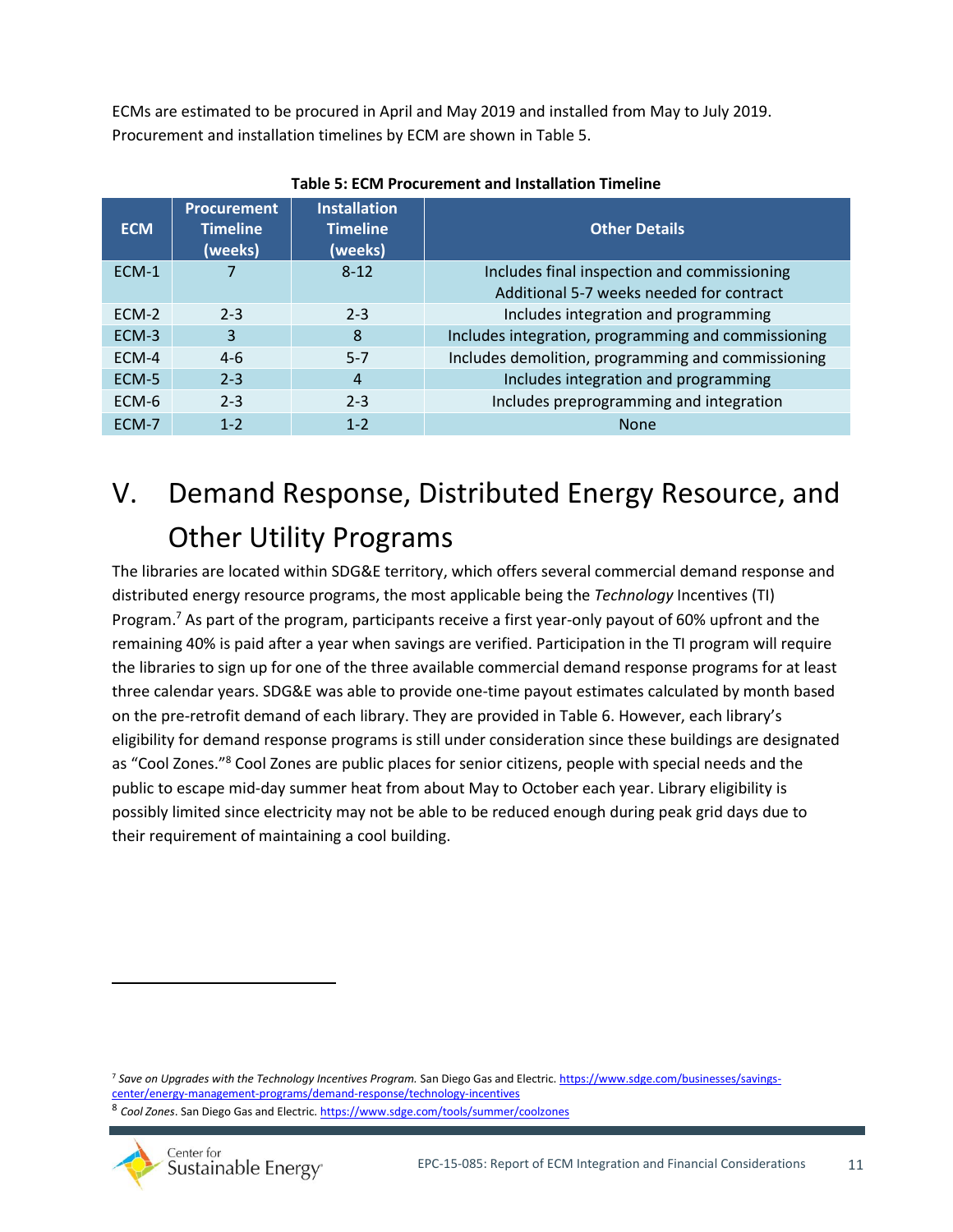| <b>Month/Year</b> | <b>Maximum Demand</b> | <b>TI Program Payout</b> |  |  |  |  |  |
|-------------------|-----------------------|--------------------------|--|--|--|--|--|
| <b>Serra Mesa</b> |                       |                          |  |  |  |  |  |
| 2/2018            | 64                    | \$1,280                  |  |  |  |  |  |
| 3/2018            | 60.2                  | \$1,204                  |  |  |  |  |  |
| 4/2018            | 65                    | \$1,300                  |  |  |  |  |  |
| 5/2018            | 61.8                  | \$1,236                  |  |  |  |  |  |
| 6/2018            | 62.4                  | \$1,248                  |  |  |  |  |  |
| 7/2018            | 76.2                  | \$1,524                  |  |  |  |  |  |
| 8/2018            | 73                    | \$1,388                  |  |  |  |  |  |
| 9/2018            | 76.2                  | \$1,524                  |  |  |  |  |  |
| 10/2018           | 69.4                  | \$1,388                  |  |  |  |  |  |
| 11/2018           | 67.2                  | \$1,344                  |  |  |  |  |  |
| 12/2018           | 64.3                  | \$1,286                  |  |  |  |  |  |
| 1/2019            | 60.8                  | \$1,216                  |  |  |  |  |  |
|                   | <b>Total Payout:</b>  | \$15,938                 |  |  |  |  |  |
|                   | <b>Valencia Park</b>  |                          |  |  |  |  |  |
| 3/2018            | 64.6                  | \$1,292                  |  |  |  |  |  |
| 4/2018            | 82.6                  | \$1,652                  |  |  |  |  |  |
| 5/2018            | 69.8                  | \$1,396                  |  |  |  |  |  |
| 6/2018            | 63.4                  | \$1,268                  |  |  |  |  |  |
| 7/2018            | 91.5                  | \$1,830                  |  |  |  |  |  |
| 8/2018            | 108.8                 | \$2,176                  |  |  |  |  |  |
| 9/2018            | 96.6                  | \$1,932                  |  |  |  |  |  |
| 10/2018           | 102.4                 | \$2,048                  |  |  |  |  |  |
| 11/2018           | 83.8                  | \$1,676                  |  |  |  |  |  |
| 12/2018           | 84.5                  | \$1,690                  |  |  |  |  |  |
| 1/2019            | 61.4                  | \$1,228                  |  |  |  |  |  |
| 2/2019            | 56.3                  | \$1,126                  |  |  |  |  |  |
|                   | <b>Total Payout:</b>  | \$19,314                 |  |  |  |  |  |
| Month/Year        | <b>Maximum Demand</b> | <b>TI Program Payout</b> |  |  |  |  |  |
|                   | <b>Point Loma</b>     |                          |  |  |  |  |  |
| 2/2018            | 101.8                 | \$2,036                  |  |  |  |  |  |
| 3/2018            | 93.4                  | \$1,868                  |  |  |  |  |  |
| 4/2018            | 110.1                 | \$2,202                  |  |  |  |  |  |
| 5/2018            | 101.1                 | \$2,022                  |  |  |  |  |  |
| 6/2018            | 90.2                  | \$1,804                  |  |  |  |  |  |
| 7/2018            | 90.9                  | \$1,818                  |  |  |  |  |  |
| 8/2018            | 103.7                 | \$2,074                  |  |  |  |  |  |
| 9/2018            | 100.5                 | \$2,010                  |  |  |  |  |  |
| 10/2018           | 123.5                 | \$2,470                  |  |  |  |  |  |
| 11/2018           | 93.4                  | \$1,868                  |  |  |  |  |  |
| 12/2018           | 105                   | \$2,100                  |  |  |  |  |  |
| 1/2019            | 82.6                  | \$1,652                  |  |  |  |  |  |
|                   | <b>Total Payout</b>   | \$23,924                 |  |  |  |  |  |
|                   | <b>TOTAL FOR ALL</b>  | \$59,176                 |  |  |  |  |  |

#### **Table 6: TI Program Monthly Estimated Savings for All Libraries**

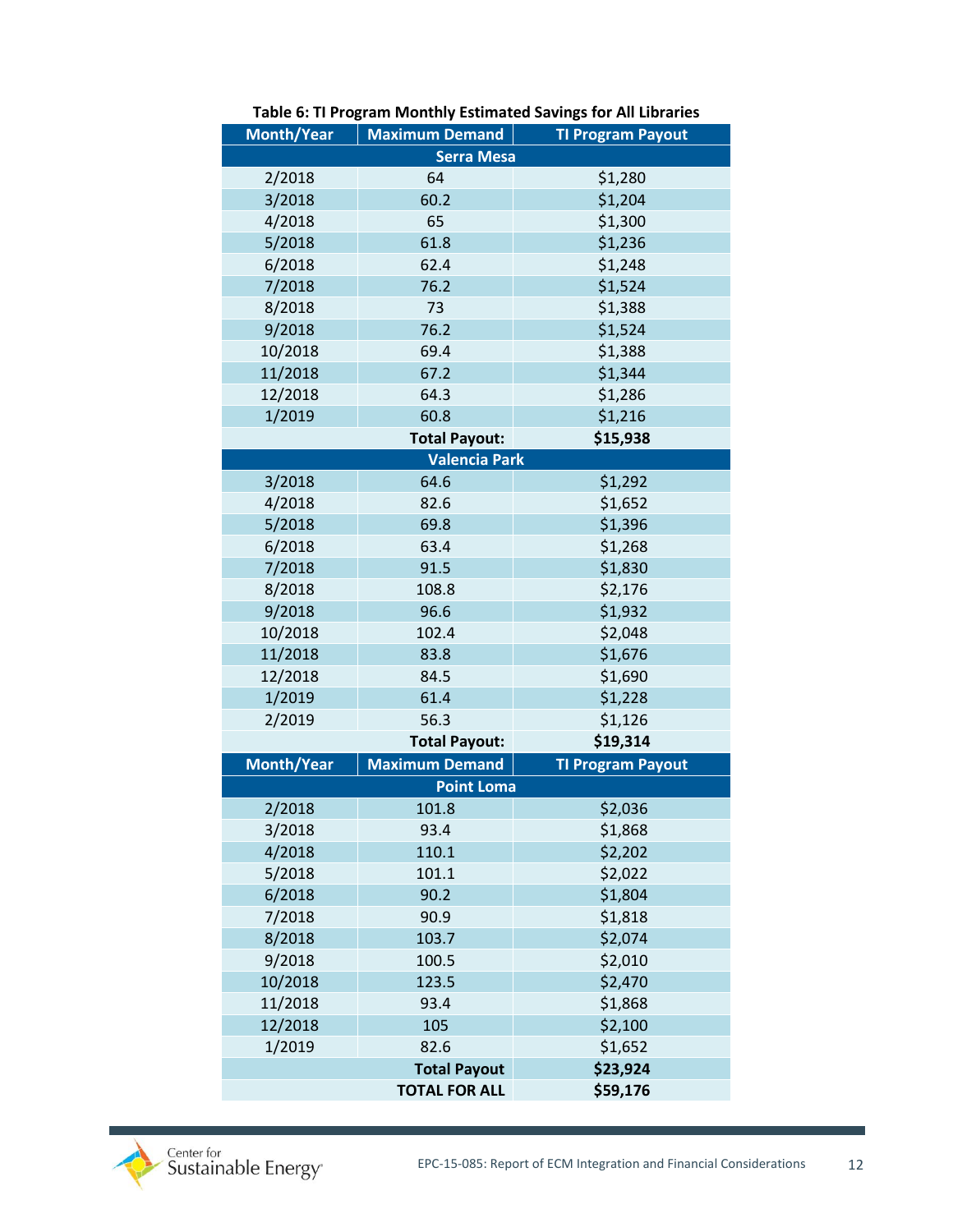<span id="page-12-0"></span>SDG&E was also able to assess if the libraries may participate in other offered energy efficiency incentive programs. They found several programs to investigate further such as Energy Efficiency Business Rebates (EEBR), Premium Efficiency Cooling (PEC), and Energy Efficiency Business Incentives (EEBI), that could provide about \$37,920 in rebates. All findings are detailed in Table 7. EEBI incentives could not be estimated without proposed ventilation control limits and schedules, which are still to be determined. Additionally, SDG&E offers on On-Bill Financing (OBF) option that will most likely will not be used for any incentives pursued based on the need for project funds to be applied by March 2020.

| <b>ECM</b> | SDG&E<br><b>Incentive</b><br><b>Available</b> | <b>Estimated</b><br><b>Incentives</b><br>(Serra Mesa) | <b>Estimated</b><br><b>Incentives</b><br>(Valencia Park) | <b>Estimated</b><br><b>Incentives</b><br>(Point Loma) | <b>Estimated Total</b><br><b>Incentives</b><br>(A  ) |
|------------|-----------------------------------------------|-------------------------------------------------------|----------------------------------------------------------|-------------------------------------------------------|------------------------------------------------------|
| ECM-1      | EEBI                                          | \$8,257                                               | \$12,740                                                 | \$6,950                                               | \$27,947                                             |
| ECM-3/4    | PEC.                                          | \$2,191                                               | \$4,397                                                  | \$3,385                                               | \$9,973                                              |
|            | <b>TOTAL</b>                                  | \$10,448                                              | \$17,137                                                 | \$10,335                                              | \$37,920                                             |

#### **Table 7: Estimated Incentives for SDG&E Energy Efficiency Programs**

## VI. Report Summary and Next Steps

In summary, all libraries will receive lighting retrofits and control systems, HVAC retrofits and control systems and plug load management. Valencia Park/Malcolm X will also receive building envelope improvements. Emerging technologies from Bert (at all libraries) and Ventacity (at Valencia Park/Malcolm X) will be installed. **The total cost to upgrade the libraries is estimated to be \$1,775,621. This includes all ECM installation costs and permit fees**. **Total energy consumption is estimated to be reduced by 709,731 kBtu**, which amounts to approximately \$63,468 per year in savings. **The libraries additionally have the potential to save more money with a one-time payout of \$59,176 if enrolled in SDG&E's TI demand response program and \$37,920 in other utility incentives.**

The next steps for the project are to secure the identified permits needed and to install identified ECMs and control systems. In preparation, the project team will be hosting pre-construction meetings and planning community outreach activities to both minimize disruption and inform staff and visitors. Commissioning and retrocommissioning will also be completed following installation of ECMs to ensure all new and existing equipment are operating as designed and fully integrated.